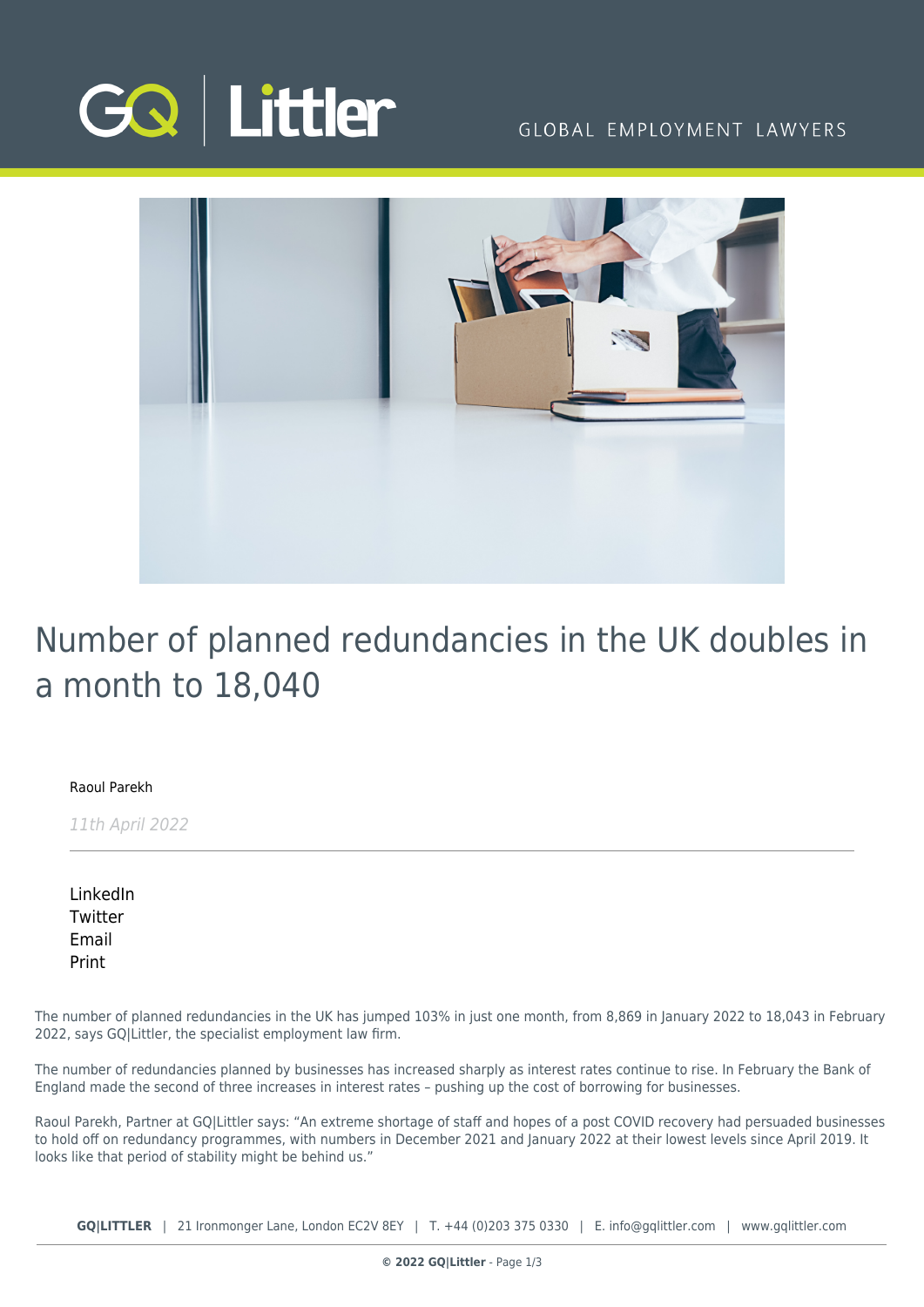

"It's clear that the Bank of England intends to slow the economy in order to keep inflation under control."

"Spiralling energy costs and other impacts from the war in Ukraine are also likely to dampen optimism amongst businesses and lead to cost cutting."

It is likely that some businesses are making redundancies in anticipation that consumer spending will drop off in some sectors due to the cost-of-living crisis which is expected to be exacerbated by the rise in National Insurance rates in April.

This climb in the number of planned redundancies comes after months of low redundancy rates.

Raoul Parekh, Partner at GQ|Littler says: "It is not yet clear whether these higher numbers of dismissals will result in higher unemployment, or whether the current labour shortages instead create a higher sectoral churn."

"Given the attention paid to P&O's mishandled redundancy programme employers will want to ensure that any similar measures are undertaken with extreme care and as sympathetically as possible."



## UK planned redundancies double in a month

### **About GQ|Littler**

GOILittler is a leading specialist employment law firm and the London office of [Littler,](https://www.littler.com/) the largest global employment and labour law practice devoted exclusively to representing management. With more than 1,600 lawyers in over 100 offices worldwide, Littler provides workplace solutions that are local, everywhere. Offering risk-based contentious and non-contentious advice, our legal expertise includes employment, immigration, data privacy and employee tax and incentives. Our client base spans a wide range of sectors including financial services, technology, healthcare, professional services and luxury goods, in the UK and internationally.

GQ|Littler is recognised as a leader in its field by both Chambers & Partners and Legal 500. The firm is noted for "carving out a

**GQ|LITTLER** | 21 Ironmonger Lane, London EC2V 8EY | T. [+44 \(0\)203 375 0330](https://www.bg-pdf.co.uk/_GQ/tel:+442033750330) | E. [info@gqlittler.com](mailto:info@gqlittler.com) | [www.gqlittler.com](https://www.gqlittler.com)